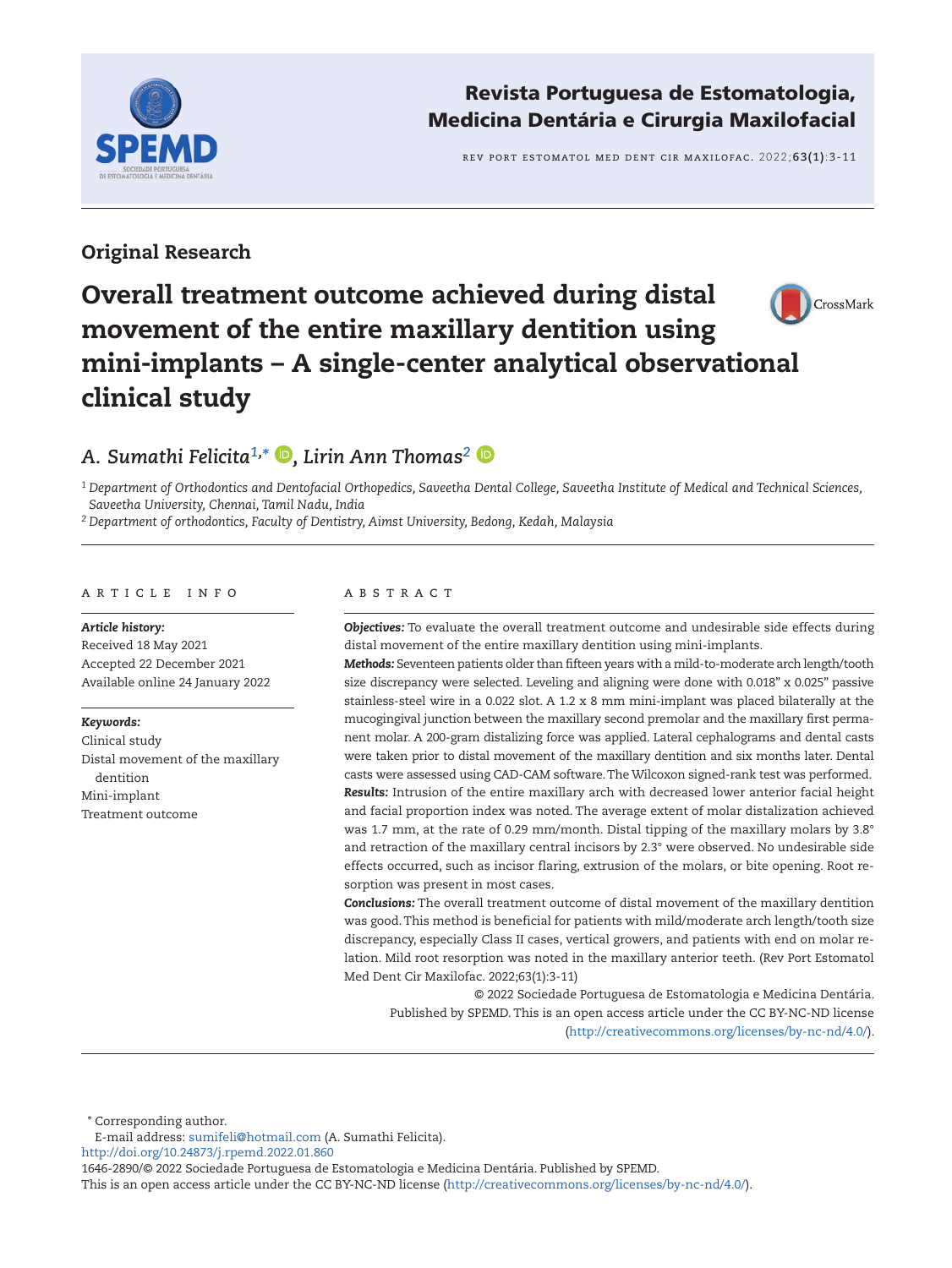#### Resultado geral do tratamento alcançado durante a distalização de toda a dentição maxilar através de mini-implantes – Um estudo clínico observacional analítico de centro único

#### r e s u m o

*Objetivos:* Avaliar o resultado geral do tratamento e os efeitos secundários indesejáveis durante a distalização de toda a dentição maxilar através de mini-implantes.

*Métodos:* Foram selecionados 17 pacientes com idade superior a 15 anos com discrepância dento-alveolar ligeira a moderada. O nivelamento e o alinhamento foram realizados com fio de aço inoxidável de 0.018" x 0.025" numa ranhura de 0.022. Colocou-se um mini-implante de 1,2x8 mm bilateralmente na junção mucogengival entre o segundo pré-molar superior e o primeiro molar permanente. Aplicou-se uma força distalizadora de 200 gramas. Foram obtidos cefalogramas laterais e modelos de gesso antes do movimento distal da dentição superior e seis meses depois. Os modelos de gesso foram avaliados com um software CAD- -CAM. Os dados foram analisados estatisticamente com o teste de Wilcoxon.

*Resultados:* Observou-se intrusão de toda a arcada superior com diminuição da altura facial ântero-inferior e do índice de proporção facial. A extensão média de distalização molar alcançada foi de 1,7 mm, a uma taxa de 0,29 mm/mês. Verificou-se inclinação distal dos molares superiores em 3,8° e retração dos incisivos centrais superiores em 2,3°. Não ocorreram efeitos secundários indesejáveis, como alargamento dos incisivos, extrusão dos molares ou abertura da mordida. Detetou-se reabsorção radicular na maioria dos casos.

*Conclusões:* O resultado geral do tratamento de distalização da dentição superior foi bom. Este método é benéfico em pacientes com discrepância dento-alveolar ligeira a moderada, especialmente casos de Classe II, padrões verticais e pacientes com relação terminal no molar. Detetou-se uma ligeira reabsorção radicular nos dentes anteriores superiores. (Rev Port Estomatol Med Dent Cir Maxilofac. 2022;63(1):3-11)

© 2022 Sociedade Portuguesa de Estomatologia e Medicina Dentária. Publicado por SPEMD. Este é um artigo Open Access sob uma licença CC BY-NC-ND [\(http://creativecommons.org/licenses/by-nc-nd/4.0/](http://creativecommons.org/licenses/by-nc-nd/4.0/)).

#### *Palavras-chave:*

Estudo clínico Movimento distal da dentição maxilar Mini-implante Resultado do tratamento

#### Introduction

Although the mini-implant has been used as an absolute anchorage during space closure to treat malocclusion with a high-anchorage demand, $1-5$  $1-5$  distal movement of the entire dentition with mini-implants has not been studied extensively. The distal movement of the maxillary dentition using mini-implants involves retraction of all the teeth in the maxillary or mandibular arch and may be a preferred method for retraction of anterior teeth in patients with mild arch length/ tooth size discrepancy as compared to inter-proximal reduction or second premolar extraction.

A thorough and systematic search in all the existing databases did not reveal any well-formulated clinical trial on the distal movement of the maxillary dentition using mini-implants, especially on a thicker arch wire. Although several articles describe molar distalization with an implant-supported system,[6](#page-8-2)[-11](#page-8-3) few study the distal movement of the maxillary dentition using mini-implants[.12](#page-8-4)[-14](#page-8-5) Earlier studies on the distal movement of the maxillary dentition $12-14$  evaluated it on 0.016" x 0.022" stainless-steel wire in a 0.018" / 0.022" slot and some had an insufficient sample size[.12](#page-8-4) Most studies evaluated the effect of this treatment's mechanics on the molars and incisors, but a comprehensive overview of treatment change was not available.

Therefore, the present study proposed to evaluate the overall treatment outcome and side effects during distal movement of the maxillary dentition using mini-implants on a thicker wire: 0.018" x 0.025" stainless steel in a 0.022" slot. This study is unique as there is no published literature on distalization mechanics using the given arch wire/bracket slot combination. The objective was to evaluate treatment change in the sagittal, vertical, and transverse dimensions and the undesirable side effects produced by distal movement of the maxillary dentition using buccal mini-implants on 0.018" x 0.025" stainless-steel wire in a 0.022" slot in the sagittal, vertical, and transverse dimensions.

#### Material and methods

This study was approved by the scientific review board and further reviewed by the ethical board. The sample consisted of 17 patients meeting the inclusion and exclusion criteria ([Table](#page-2-0) [1](#page-2-0)). The inclusion criteria were: more than 15 years of age; mild-to-moderate arch length/tooth size discrepancy; full complement of teeth excluding the third molars; initial leveling and aligning phase of orthodontic treatment; no history of temporomandibular joint problems. The exclusion criteria were: <15 years of age; gross vertical discrepancy; severe skel-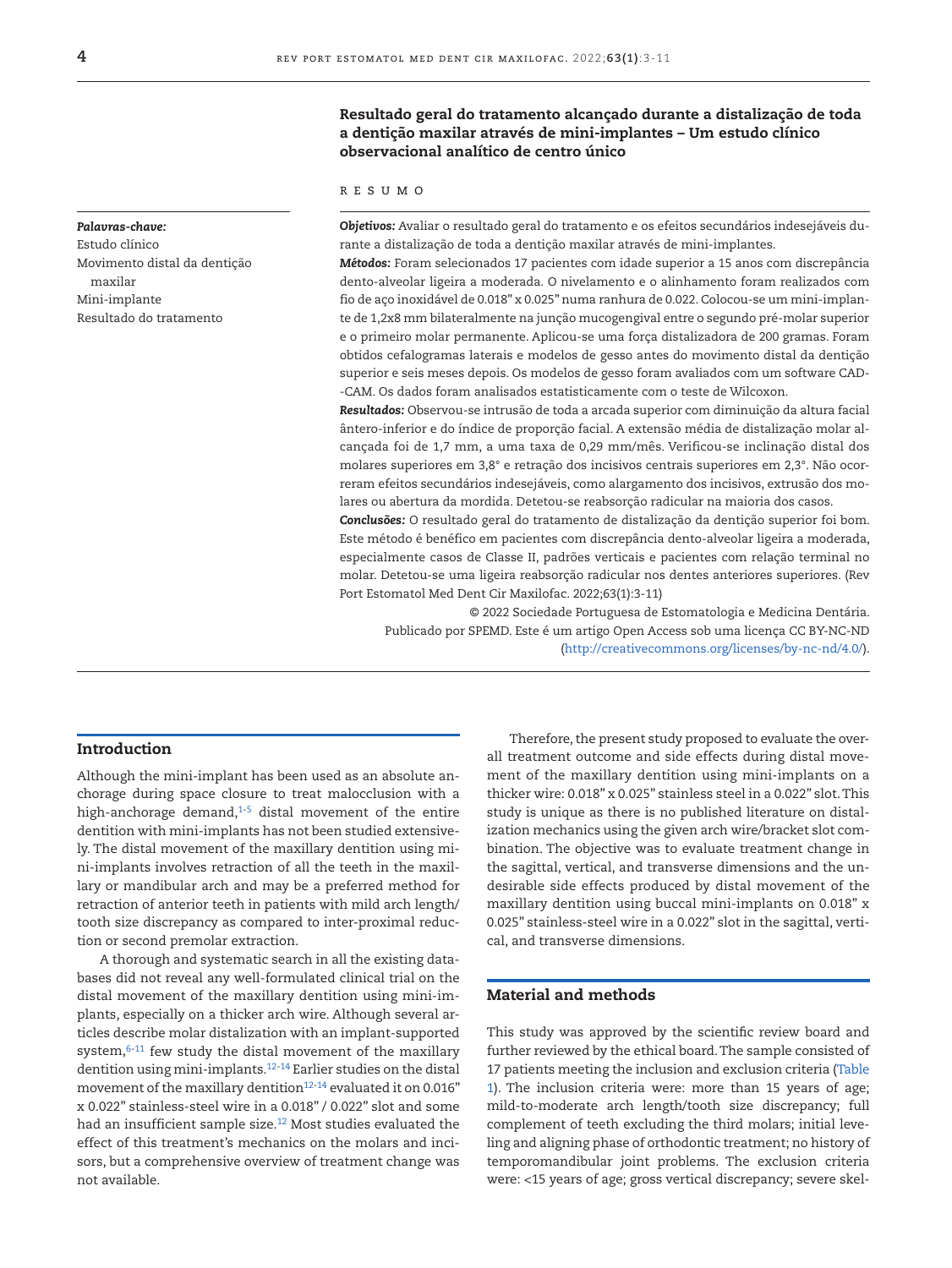<span id="page-2-0"></span>

| Table 1. Baseline data of the participants |                             |                   |  |  |  |  |  |
|--------------------------------------------|-----------------------------|-------------------|--|--|--|--|--|
| Age (years)                                | Sagittal relation           | Vertical relation |  |  |  |  |  |
| Males (n=6): 21+3.098                      | $ANB = 4.24 + 2.14^{\circ}$ | $2294+679$ °      |  |  |  |  |  |
| Females (n=11): 18+3.00                    |                             |                   |  |  |  |  |  |

etal Class II or Class III malocclusion; medically compromised; periodontally compromised; previous orthodontic treatment.

Based on earlier literature, $14$  the power was calculated to be 97% for 16 patients to evaluate the amount of distal movement of the maxillary first permanent molar and the treatment outcome. The effect size was 0.934. After a detailed explanation of the procedure, written informed consent to perform the treatment and publish the images and the relevant findings of the study was obtained from all patients who matched the inclusion criteria and agreed to participate. Eighteen patients were selected for the study to compensate for dropouts. One patient dropped out during the study due to various reasons.

Of the 17 patients, six had an Angle's Class I molar relation, five had an end on molar relation, and six had an end on one side and an Angle's Class I on the other side on a Class I skeletal base. Since each patient required a different amount of tooth movement, the amount of distalization during six months was evaluated. Patients with an Angle's Class I molar relation had a concomitant distal movement of the mandibular dentition. Distalization was carried out in both the upper and lower arch in these patients to correct the proclination of the maxillary and mandibular anterior teeth. These cases did not warrant extracting the premolars for gaining space.

Fixed orthodontic treatment using 0.022 MBT prescription (3M Unitek) was initiated for all patients. Leveling and aligning were sequentially carried out up to a 0.018" x 0.025" stainless-steel wire. The arch wire was sequentially changed from 0.016" nickel-titanium wire to 0.016" x 0.22" stainless-steel wire, followed by 0.017" x 0.025" stainless-steel wire and 0.018" x 0.025" stainless-steel wire. Third molars were removed prior to the placement of the mini-implant. Pre-distalization records, namely extraoral and intraoral photographs, study models, and lateral cephalogram (T1), were taken.

The width of the inter-radicular bone between the maxillary second premolar and the maxillary first permanent molar was assessed on the pre-treatment orthopantomogram to determine the feasibility of mini-implant placement. Indigenous mini-implants (1.2 x 8 mm) were placed bilaterally with a stent $15$  at the mucogingival junction between the maxillary second premolar and the maxillary first permanent molar at an angulation of 30°–40° to the long axis of the tooth.

An intraoral peri-apical radiograph was taken to check the mini-implants' position. A distalizing force of 200 grams was applied bilaterally with pre-calibrated NiTi coil springs placed from the mini-implants to the crimpable hooks between the lateral incisor and the canine on both sides ([Figure 1](#page-2-1)). The patient was reviewed periodically once every 3 weeks for 6 months. Post-distalization records, namely extraoral and intraoral photographs, study models, and lateral cephalogram, were taken (T2).



**Figure 1. Distalization of the entire maxillary arch with buccal mini-implants placed between the maxillary second premolar and the maxillary first permanent molar.**

<span id="page-2-1"></span>Lateral cephalograms were used to investigate the treatment outcome. The skeletal, dental, and soft-tissue parameters were evaluated [\(Figures 2](#page-3-0) and [3](#page-3-1)). The facial proportion index $16$  was calculated using the following formula: (LAFH/ TAFH minus UAFH/TAFH) x 100, where LAFH stands for lower anterior facial height, TAFH for total anterior facial height, and UAFH for upper anterior facial height. The extent of distalization of the maxillary first permanent molar was evaluated individually on the right and left sides. A short stainless-steel wire was placed in the auxiliary tube on the left first permanent molar to differentiate it from the right first permanent molar on the lateral cephalogram. This mark was made to precisely measure the extent of distalization of each maxillary first permanent molar and eliminate errors in measurement.

Root resorption was evaluated using intraoral periapical radiographs taken before the distalization and six months after. The extent of root resorption was evaluated as follows:  $0 =$  no root resorption;  $1 =$  blunting;  $2 =$  irregular root outline; 3 = apical root resorption, less than 2 mm; 4 = apical root resorption, from 2 mm to one-third of the original root length; 5 = apical root resorption exceeding one-third of the original root length.

The transverse changes in the maxilla were assessed precisely on the dental casts using a CAD-CAM software (CEREC AC with CEREC BLUECAM 4.2 version). Inter-canine [\(Figure 4\)](#page-4-0), inter-premolar ([Figure 5\)](#page-4-1), and inter-molar ([Figure 6\)](#page-4-2)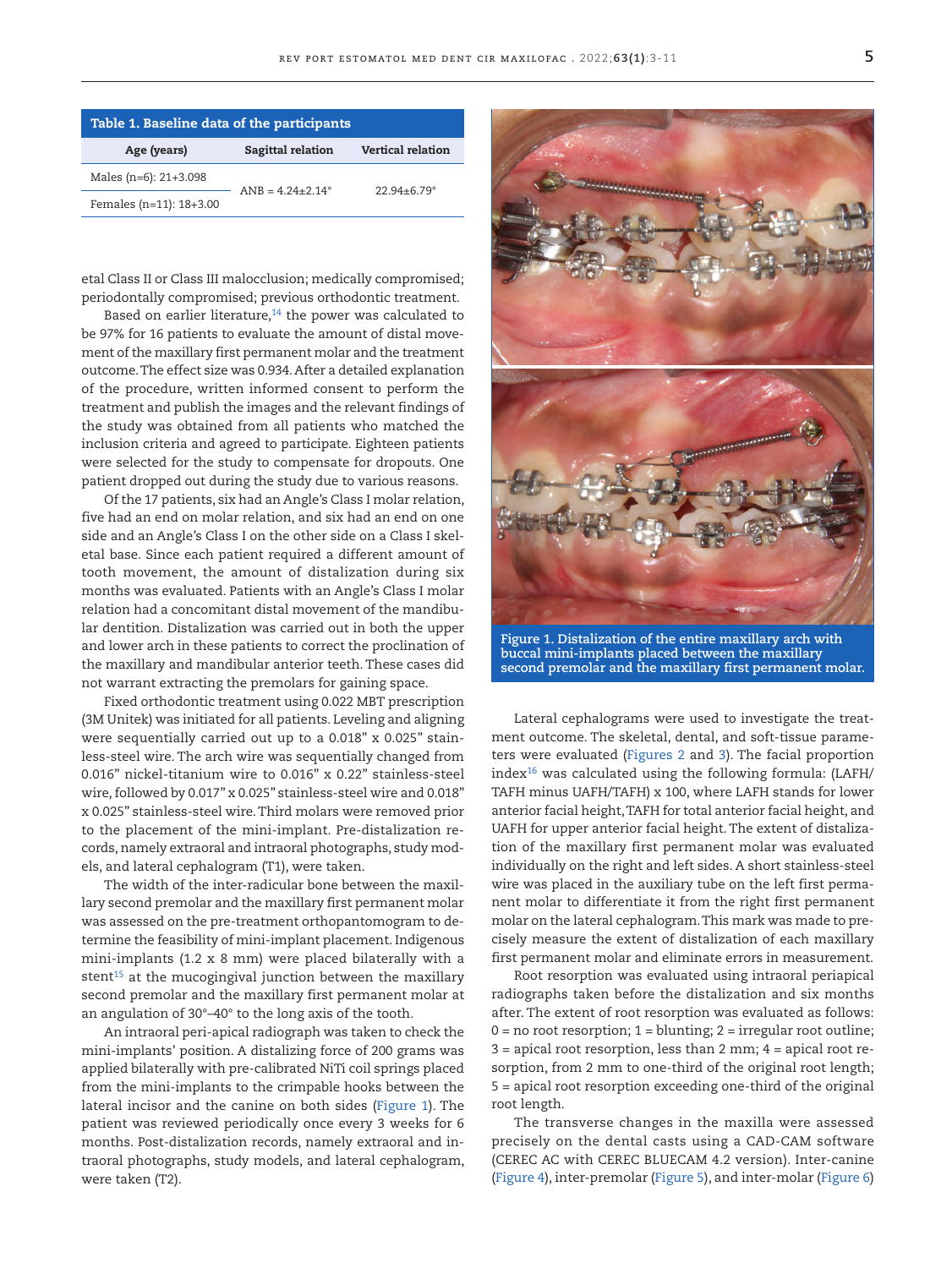

<span id="page-3-1"></span><span id="page-3-0"></span>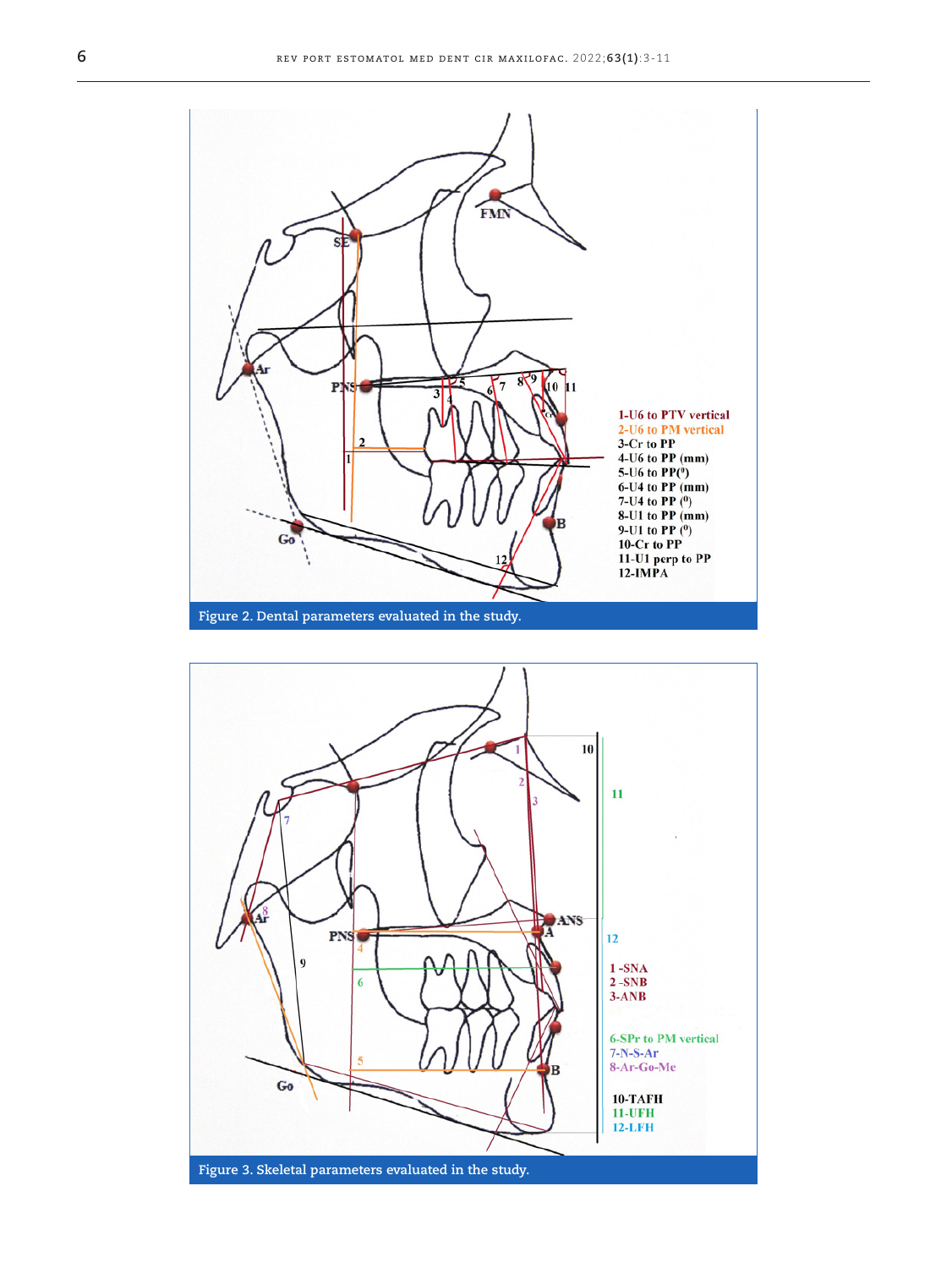

**Figure 4. Measurement of inter-canine width using CAD-CAM.**

<span id="page-4-0"></span>

<span id="page-4-1"></span>**Figure 5. Measurement of inter-premolar width using CAD-CAM.**

<span id="page-4-2"></span>

**Figure 6. Measurement of inter-molar width using CAD-CAM.**

widths were measured between the cusp tip of both maxillary canines, the mesial pit of both maxillary first premolars, and the central pit of both maxillary first permanent molars, respectively.

The various parameters were measured and entered in a proforma sheet. The values obtained were subjected to statistical evaluation. The non-parametric Wilcoxon signed-rank test was done to evaluate treatment changes within the group using the SPSS version 20 software as the sample size was small. The level of significance was evaluated at a 95% confidence interval with p≤0.05. One week after the initial evaluation, five radiographs were retraced in each group by the same investigator. The intra-operator error was assessed using Cohen's kappa coefficient.

#### Results

The results obtained from the statistical evaluation are in Tables 1-5. There was no intra-operator error (the value of kappa was 0.9).

The mean age of the patients was  $21 + 3.1$  years in males and 18 + 3.0 years in females. The patients included in the study tended toward skeletal Class II malocclusion and horizontal growth pattern [\(Table 1\)](#page-2-0).

Skeletal evaluation ([Table 2](#page-5-0)) showed a reduction in the vertical proportions of the face with a statistically significant reduction in the lower anterior facial height and facial proportion index. There was a significant remodeling of the maxillary and mandibular alveolar bone. There was no statistically significant change in the position of the maxillary and mandibular skeletal bases and their relation to each other with no evident change in SNA, SNB, and ANB. No significant change in basal plane angle, mandibular plane, angle of inclination, upper anterior facial height, posterior facial height, total facial height, gonial angle, and saddle angle was observed.

Dental evaluation [\(Table 3](#page-6-0)) showed significant intrusion of the entire maxillary dentition. There was a significant retraction of the maxillary anterior teeth. Significant distal tipping of the maxillary first permanent molar by 3.88°was noted. The right and left maxillary first permanent molars were evaluated separately to determine the effect of distalization on each molar individually, and their extent of distal movement was almost similar:  $1.71 \pm 1.687$  mm and  $1.77 \pm 1.48$  mm with p=0.004 and p=0.007, respectively. The inter-incisal angle increased. There was a slight clockwise rotation of the maxillary occlusal plane and a marginal decrease in the incisor mandibular plane angle. A significant reduction in overjet occurred.

The cephalometric evaluation of soft tissue [\(Table 4](#page-6-1)) revealed a significant change in the position of the upper and lower lips. Root resorption was noted in the anterior teeth, with most cases showing irregular root outlines.

The effect of treatment mechanics on the maxillary arch measured in the transverse plane showed no statistically significant change in inter-canine and inter-premolar width. The inter-molar width increased by 0.38 mm, which was statistically significant [\(Table 5\)](#page-7-0).

The rate of molar distalization achieved on each side was 0.29 mm per month. The incisors retracted 0.39° per month.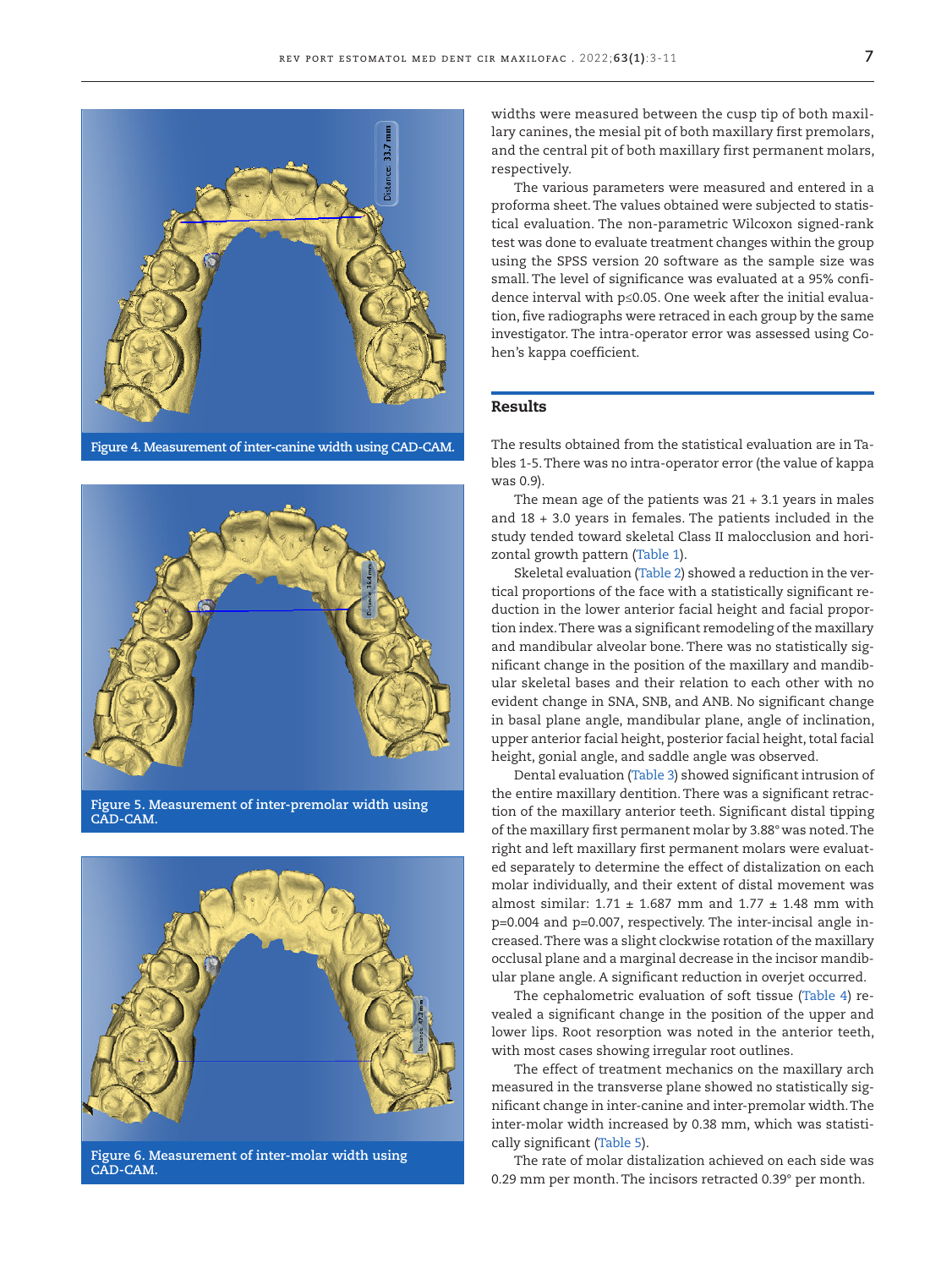<span id="page-5-0"></span>

| Table 2. Comparison of treatment changes (T1-T2): Skeletal parameters |                        |           |                                             |           |                                 |           |                   |            |
|-----------------------------------------------------------------------|------------------------|-----------|---------------------------------------------|-----------|---------------------------------|-----------|-------------------|------------|
| Parameter                                                             | Pre-distalization (T1) |           | Post-distalization<br>(T2 after six months) |           | Difference between<br>T1 and T2 |           | z                 | Asymp Sig. |
|                                                                       | <b>MEAN</b>            | <b>SD</b> | <b>MEAN</b>                                 | <b>SD</b> | <b>MEAN</b>                     | <b>SD</b> |                   | (2 tailed) |
| <b>SNA</b>                                                            | 82.00°                 | 2.318     | 81.82°                                      | 2.298     | $0.16^\circ$                    | .7946     | $-.879b$          | .380       |
| <b>SNB</b>                                                            | $77.76^\circ$          | 3.527     | $77.53^\circ$                               | 2.96      | $-0.33$ °                       | 2.4276    | $-0.954^{b}$      | .340       |
| ANB                                                                   | $4.24^\circ$           | 2.137     | $4.29^\circ$                                | 1.829     | $-0.05^{\circ}$                 | .5928     | $-.378c$          | .705       |
| A point to PM vertical (mm)                                           | 45.82                  | 1.496     | 45.24                                       | 1.749     | 0.58                            | 1.77      | $-1.367b$         | .172       |
| B point to PM vertical (mm)                                           | 37.82                  | 3.317     | 36.64                                       | 3.717     | 1.18                            | 2.48      | $-1.720b$         | .086       |
| Sup prosthion to PM vertical (mm)                                     | 50.45                  | 2.489     | 47.87                                       | 2.74      | 2.58                            | 1.957     | $-3.239b$         | $.001*$    |
| Inf prosthion to PM vertical (mm)                                     | 43.97                  | 3.695     | 41.83                                       | 3.47      | 2.14                            | 2.5468    | $-2.679b$         | $.007*$    |
| GoGn to PP                                                            | $22.94^{\circ}$        | 6.787     | $22.53^{\circ}$                             | 6.47      | $0.38^\circ$                    | 1.347     | $-1.054^{b}$      | .292       |
| GoGn to SN                                                            | $30.18^{\circ}$        | 7.308     | 29.76°                                      | 6.6       | $0.37^\circ$                    | 1.425     | $-1.076b$         | .282       |
| Angle of inclination                                                  | 86.12°                 | 3.08      | 86.82°                                      | 2.963     | $-0.65^{\circ}$                 | 1.36      | $-1.707c$         | .088       |
| UAFH (mm)                                                             | 46.68                  | 2.577     | 46.95                                       | 2.49      | $-.027$                         | 1.702     | $-.892c$          | .372       |
| LAFH (mm)                                                             | 62.85                  | 5.13      | 61.88                                       | 5.15      | 0.97                            | .938      | $-2.969b$         | $.003*$    |
| FPI                                                                   | 13.44                  | 3.804     | 12.34                                       | 3.548     | 1.1                             | 1.802     | $-2.302b$         | $.021*$    |
| PFH (mm)                                                              | 71.71                  | 7.31      | 71.98                                       | 7.15      | $-0.26$                         | 1.263     | $-.900c$          | .368       |
| TAFH (mm)                                                             | 108.62                 | 5.88      | 108.14                                      | 5.83      | 0.48                            | 1.3089    | $-1.143b$         | .253       |
| Ar-Go-Me                                                              | 123.06°                | 5.963     | 122.18°                                     | 5.525     | $0.79^\circ$                    | 2.1944    | $-1.527b$         | .127       |
| N-S-Ar                                                                | 125.59°                | 4.597     | 125.53°                                     | 4.230     | $0.065^{\circ}$                 | 2.2206    | .000 <sup>d</sup> | 1.000      |

b. Based on positive ranks

c. Based on negative ranks

d. The sum of negative ranks equals the sum of positive ranks

\* Statistically significant

#### Discussion

Distal movement of the maxillary dentition can be considered in cases of borderline skeletal Class II malocclusion with an end on molar relation to achieve a Class I molar relation and concomitantly correct the axial inclination of anterior teeth. It is also indicated in bimaxillary prognathism with mild proclination of the maxillary and mandibular anterior teeth in patients not willing to undergo orthognathic surgery. Moreover, it can be considered in individuals with Class I malocclusion with mild bidental proclination or mild crowding of the maxillary anterior teeth. However, in these situations, distal movement of the mandibular dentition should be done concomitant with the upper arch. For distal movement of the maxillary dentition to be effective, extraction of third molars is mandatory except when the third molar is deep-seated and located relatively high up in the maxillary tuberosity.<sup>17</sup> Fully erupted maxillary third molars will offer resistance to the distal movement of the maxillary arch, reducing the magnitude of distalization.

Only individuals older than 15 years were included in the study to eliminate the effects of growth on the treatment outcome. The quality of bone may not be satisfactory in younger patients, resulting in failure of the mini-implant.<sup>18,[19](#page-8-10)</sup> The mean age of the patients included in the study was 19.06 years  $\pm$  3.2 months.

The 0.022" x 0.025" slot was used as it is preferred by many orthodontists and has several advantages over the 0.018 X 0.025" slot. Previous literature<sup>20</sup> suggests the use of 0.016" x 0.022" stainless-steel arch wire for distalization. However, we selected a thicker arch wire – 0.018" x 0.025" stainless-steel wire in a 0.022" x 0.25" slot, as it will offer better rigidity and torque control than the 0.016" x 0.022" stainless-steel wire. Despite these precautions, root resorption was noted during treatment. This problem may be minimized by reducing the magnitude of applied force or increasing the time between activation.

The mini-implant site, $21$  diameter, $22,23$  $22,23$  and placement angulation $^{13,24}$  $^{13,24}$  $^{13,24}$  were determined considering that the entire maxillary dentition moves upon application of the distalizing force, and the resulting root proximity may result in mini-implant failure. The average success rate of the mini-implant was 82%, and six mini-implants were re-positioned throughout the treatment.

In the present study, the distalizing force was applied from the crimpable hooks placed in the anterior region to the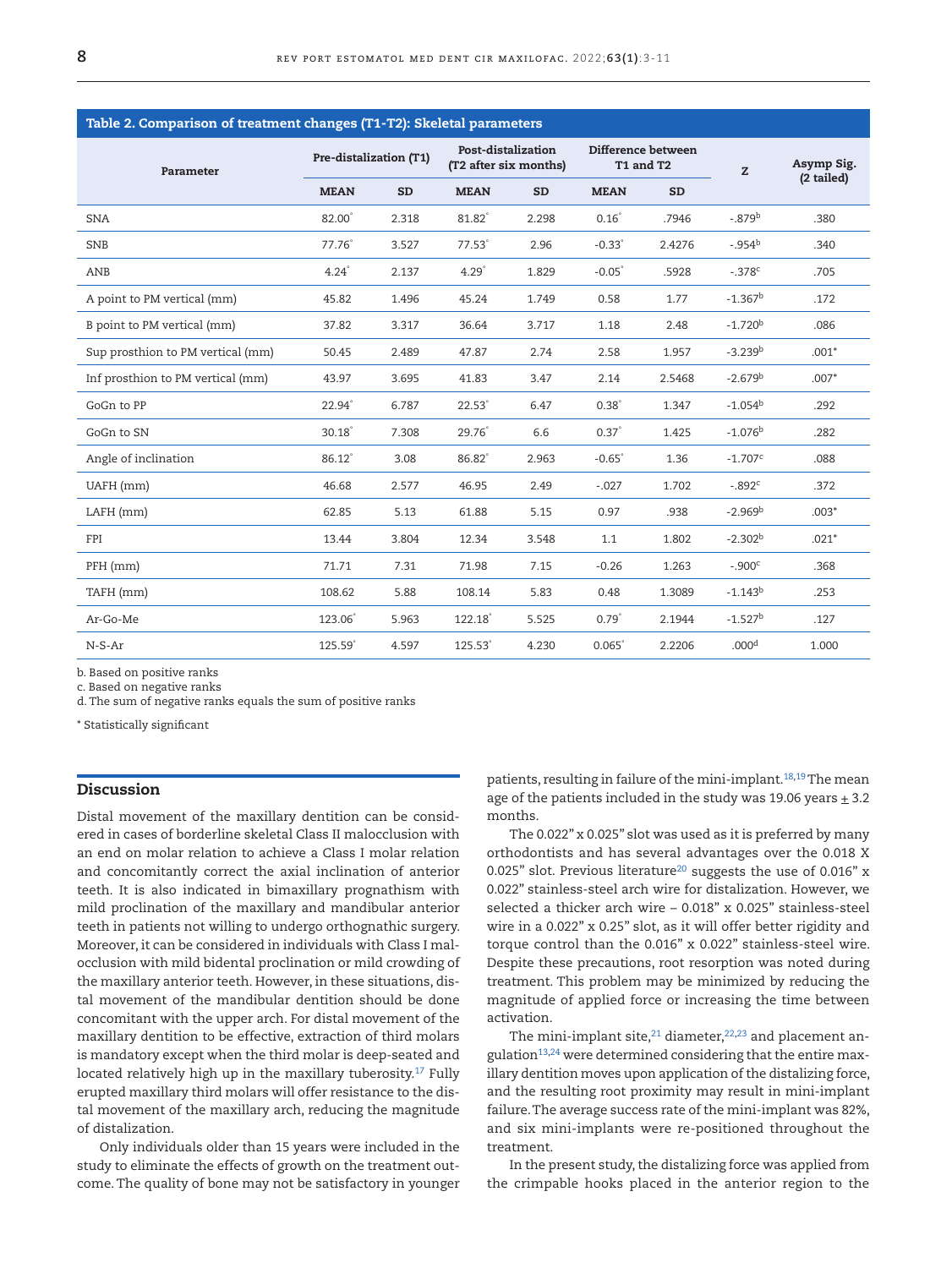<span id="page-6-0"></span>

| Table 3. Comparison of treatment changes (T1-T2): Dental parameters |                        |           |                                              |           |                                 |           |              |                          |
|---------------------------------------------------------------------|------------------------|-----------|----------------------------------------------|-----------|---------------------------------|-----------|--------------|--------------------------|
| Parameter                                                           | Pre-distalization (T1) |           | Post-distalization<br>(after six months, T2) |           | Difference between<br>T1 and T2 |           | z            | Asymp Sig.<br>(2-tailed) |
|                                                                     | Mean                   | <b>SD</b> | Mean                                         | <b>SD</b> | Mean                            | <b>SD</b> |              |                          |
| U1 to PP $(^\circ)$                                                 | 58.05                  | 6.05      | 60.76                                        | 5.4       | $-2.35$                         | 4.387     | $-2.572c$    | $.010*$                  |
| U4 to PP $(^\circ)$                                                 | 83                     | 3.58      | 83.41                                        | 6         | $-0.294$                        | 4.327     | $-0.457c$    | .647                     |
| U6 to PP $(^{\circ})$                                               | 89.53                  | 6.42      | 93.47                                        | 6.27      | $-3.88$                         | 4.82      | $-2.641c$    | $.008*$                  |
| $\mathrm{U1}_\mathrm{Cres}$ to PP (mm)                              | 16.32                  | 3.0041    | 15.41                                        | 2.9644    | 0.91                            | 1.414     | $-3.350b$    | $.001*$                  |
| $\mathrm{U4}_{\mathrm{Cres}}$ to PP (mm)                            | 13.94                  | 2.045     | 12.88                                        | 1.7986    | 1.06                            | 1.39      | $-2.698b$    | $.007*$                  |
| $\mathrm{U6}_\mathrm{Cres}$ to PP (mm)                              | 15.47                  | 1.907     | 13.24                                        | 1.954     | 2.24                            | 1.678     | $-3.115b$    | $.002*$                  |
| U6 (right molar) to pterygoid vertical (mm)                         | 17.28                  | 2.96      | 15.76                                        | 3.33      | 1.71                            | 1.687     | $-2.854^{b}$ | $.004*$                  |
| U6 (left molar) to pterygoid vertical (mm)                          | 17.88                  | 2.98      | 16.47                                        | 3.1       | 1.77                            | 1.48      | $-2.676^{b}$ | $.007*$                  |
| Upper OP to PP $()$                                                 | 7.88                   | 3.55      | 8.24                                         | 3.597     | $-0.353$                        | 1.169     | $-1.112c$    | .266                     |
| Lower OP to PP $(^{\circ})$                                         | 18.41                  | 4.388     | 17.00                                        | 4.47      | 1.41                            | 2.85      | $-1.986b$    | $.047*$                  |
| Interincisal angle (°)                                              | 102.71                 | 8.978     | 106.71                                       | 10.178    | $-4.00$                         | 5.927     | $-2.373c$    | $.018*$                  |
| Overjet (mm)                                                        | 2.80                   | 2.29      | 1.80                                         | 1.387     | 0.94                            | 1.749     | $-2.132b$    | $.033*$                  |
| Overbite (mm)                                                       | 1.53                   | 1.646     | 1.42                                         | 1.314     | 0.12                            | 1.317     | $-.428b$     | .668                     |
| IMPA $(°)$                                                          | 110.00                 | 8.337     | 109.76                                       | 9.087     | 0.235                           | 4.816     | $-.208b$     | .835                     |
| Incisal show below lip line (mm)                                    | 4.50                   | 1.67      | 4.18                                         | 1.27      | 0.353                           | .862      | $-1.611^{b}$ | .107                     |

b. Based on positive ranks.

c. Based on negative ranks.

\* statistically significant

<span id="page-6-1"></span>

| Table 4. Comparison of treatment changes (T1-T2): Soft Tissue/Root resorption |                        |           |                                              |           |                                 |           |           |            |  |
|-------------------------------------------------------------------------------|------------------------|-----------|----------------------------------------------|-----------|---------------------------------|-----------|-----------|------------|--|
| Parameter                                                                     | Pre-distalization (T1) |           | Post-distalization<br>(after six months, T2) |           | Difference between<br>T1 and T2 |           | Z         | Asymp Sig. |  |
|                                                                               | Mean                   | <b>SD</b> | Mean                                         | <b>SD</b> | Mean                            | <b>SD</b> |           | (2-tailed) |  |
| Upper lip to E plane (mm)                                                     | 0.53                   | 1.39      | $-0.65$                                      | 2.234     | 1.235                           | 2.166     | $-2.100b$ | $.036*$    |  |
| Lower lip to E plane (mm)                                                     | 3.87                   | 3.19      | 2.71                                         | 3.636     | 1.588                           | 1.176     | $-3.461b$ | $.001*$    |  |
| Nasolabial angle (°)                                                          | 94.24                  | 13.567    | 94.47                                        | 7.641     | $-0.235$                        | 8.159     | $-.363c$  | .717       |  |
| Mentolabial sulcus (mm)                                                       | 102.41                 | 13.625    | 105.47                                       | 13.38     | $-3.059$                        | 8.555     | $-1.372c$ | .170       |  |
| Root resorption***                                                            | 0.53                   | 0.5145    | 2.82                                         | 1.19      | $-2.12$                         | 1.218     | $-3.548b$ | $.000*$    |  |

b. Based on positive ranks.

c. Based on negative ranks.

\* Statistically significant

\*\*\* Degree of root resorption: 0= no root resorption; 1=blunting, 2= irregular root outline; 3= apical root resorption, less than 2 mm; 4= apical root resorption, from 2 mm to one-third of the original root length; 5= apical root resorption exceeding one-third of original root length.

mini-implant, resulting in an oblique force vector with retraction and a tendency toward the intrusion of the maxillary anterior teeth. Application of the point of force at the center of resistance of the maxillary dentition at approximately the same height as the mini-implant will result in a direction of force almost parallel to the occlusal plane, preventing rotational forces on the dentition.<sup>5</sup> Some may say that the width of the inter-radicular bone on the buccal aspect may be insufficient between the maxillary second premolar and maxillary first permanent molar for distal movement of the maxillary dentition and loosening of the mini-implant may occur due to root proximity. Mild mobility of the mini-implants IS ACCEPTABLE AND may be considered successful if mini-implant mobility and orthodontic forces are periodically monitored[.25](#page-8-17)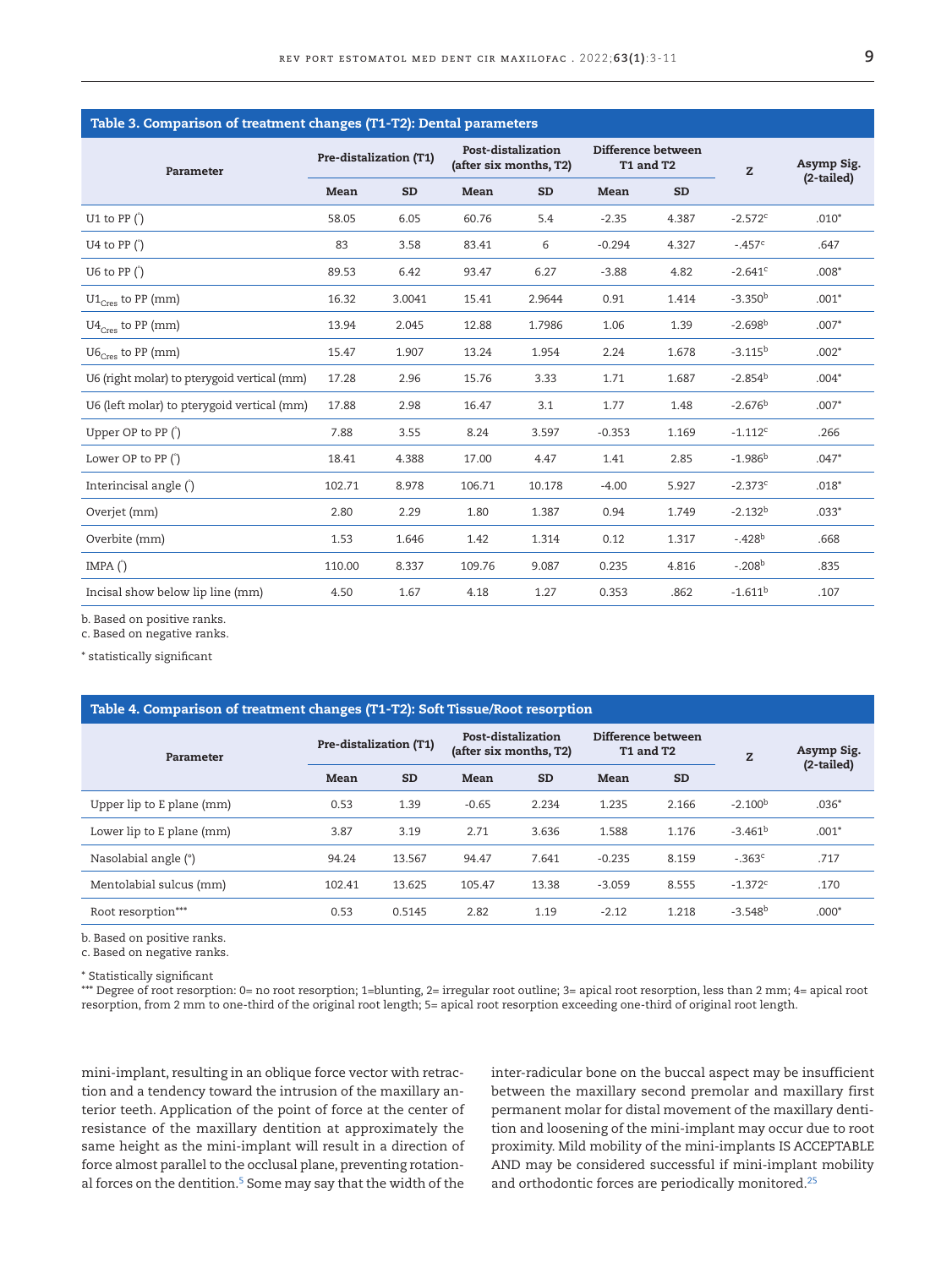<span id="page-7-0"></span>

| Table 5. Comparison of treatment changes (T1-T2) Cast Analysis: Transverse parameters |                        |           |                                              |           |                                 |           |           |                          |  |
|---------------------------------------------------------------------------------------|------------------------|-----------|----------------------------------------------|-----------|---------------------------------|-----------|-----------|--------------------------|--|
| Parameter                                                                             | Pre-distalization (T1) |           | Post-distalization<br>(after six months, T2) |           | Difference between<br>T1 and T2 |           | Z.        | Asymp Sig.<br>(2-tailed) |  |
|                                                                                       | <b>MEAN</b>            | <b>SD</b> | <b>MEAN</b>                                  | <b>SD</b> | <b>MEAN</b>                     | <b>SD</b> |           |                          |  |
| Inter-canine width (mm)                                                               | 34.25                  | 1.81      | 34.141                                       | 1.428     | 0.11                            | 1.119     | $-901b$   | .368                     |  |
| Inter-premolar width (mm)                                                             | 35.81                  | 1.92      | 36.17                                        | 1.6977    | $-0.36$                         | .838      | $-1.841c$ | .066                     |  |
| Inter-molar width (mm)                                                                | 46.55                  | 2.76      | 46.93                                        | 2.731     | $-0.38$                         | .693      | $-2.134c$ | $.033*$                  |  |

b. Based on positive ranks.

c. Based on negative ranks.

\*Statistically significant

Evaluation of the treatment results showed significant retraction of the maxillary anterior teeth with remodeling of the alveolar bone as shown at the superior prosthion. Significant reduction in the lower anterior facial height and facial proportion index was noted and may be due to the significant intrusion of the maxillary premolars and molars with mild autorotation of the mandible. Hence, this appliance system may be beneficial in vertical growers.

Significant distalization of the maxillary first permanent molar with mild distal tipping was seen. There was a mild reduction in the inter-incisal angle, possibly improving post-treatment stability. Reduction in overjet was seen due to improvement in the axial inclination of the maxillary anterior teeth.

The extent of intrusion from anterior to posterior increased gradually, probably due to the posterior location of the mini-implant. If the direction of force application passes through the center of resistance of the maxillary dentition, only intrusion and distalization of dentition will occur. Otherwise, rotational forces should be anticipated.

Evaluation of the soft tissue showed a change in the position of the upper and lower lips at the end of treatment with improvement in profile. In the transverse plane, no significant change in inter-canine and inter-premolar width was noted. Mild expansion of about 0.38 mm was noted in the molar region.

The rate of molar distalization was around 0.29 mm per month and the rate of retraction of maxillary anterior teeth was 0.39°. The results showed no skeletal change, but the patient was evaluated for only six months.

The extent of distalization was comparable with that of Park  $HS<sub>1</sub><sup>20</sup>$  greater than that of Bechtold et al.,<sup>12</sup> and less than that of Yamada et al..<sup>14</sup> However, the extent of molar intrusion in the current study was greater than the latter study<sup>[14](#page-8-5)</sup> and may be due to a rigid arch wire and a better bracket-arch wire fit. All the above studies had a longer treatment duration than the current study.

Comparison with other conventional methods of molar distalization like the pendulum appliance and the bone-anchored pendulum appliance (BAPA) showed a lesser extent of distalization and distal tipping.<sup>[6-](#page-8-2)[8](#page-8-18)</sup> The distal jet appliance/ skeletonized distal jet appliance supported by mini-implant anchorage<sup>[26](#page-8-19)</sup> and the first-class appliance showed greater mo-lar distalization but significant premolar anchorage loss.<sup>[27](#page-8-20)</sup> Molar distalization with the skeletal anchorage system using bone plates was about 3.3 to 3.5 mm greater with slight distal

tipping of teeth.<sup>7,8</sup> However, the bone plate placement is a very invasive procedure compared to the mini-implant placement and must be contemplated with care.

#### Conclusions

The overall treatment outcome of the maxillary dentition distalization on 0.018 x 0.25" stainless-steel wire in a 0.022 slot was good. Mild root resorption was noted in the maxillary anterior teeth. This method can be applied in cases with a mild-to-moderate arch length/tooth size discrepancy, especially Class II cases. It is beneficial in patients who require intrusion of the maxillary dentition, vertical growers requiring a reduction in the lower anterior facial height, and those with end on molar relation.

#### Ethical disclosures

Protection of human and animal subjects. The authors declare that the procedures followed were in accordance with the regulations of the relevant clinical research ethics committee and with those of the Code of Ethics of the World Medical Association (Declaration of Helsinki).

Confidentiality of data. The authors declare that they have followed their work center protocols on access to patient data and for its publication.

Right to privacy and informed consent. The authors have obtained the written informed consent of the patients or subjects mentioned in the article. The corresponding author is in possession of this document.

### Conflict of interest

The authors have no conflicts of interest to declare.

#### orcid

A. Sumathi Felicita (D [0000-0003-2002-0140](https://orcid.org/0000-0003-2002-0140) Lirin Ann Thomas (D 0000-0002-1483-5389